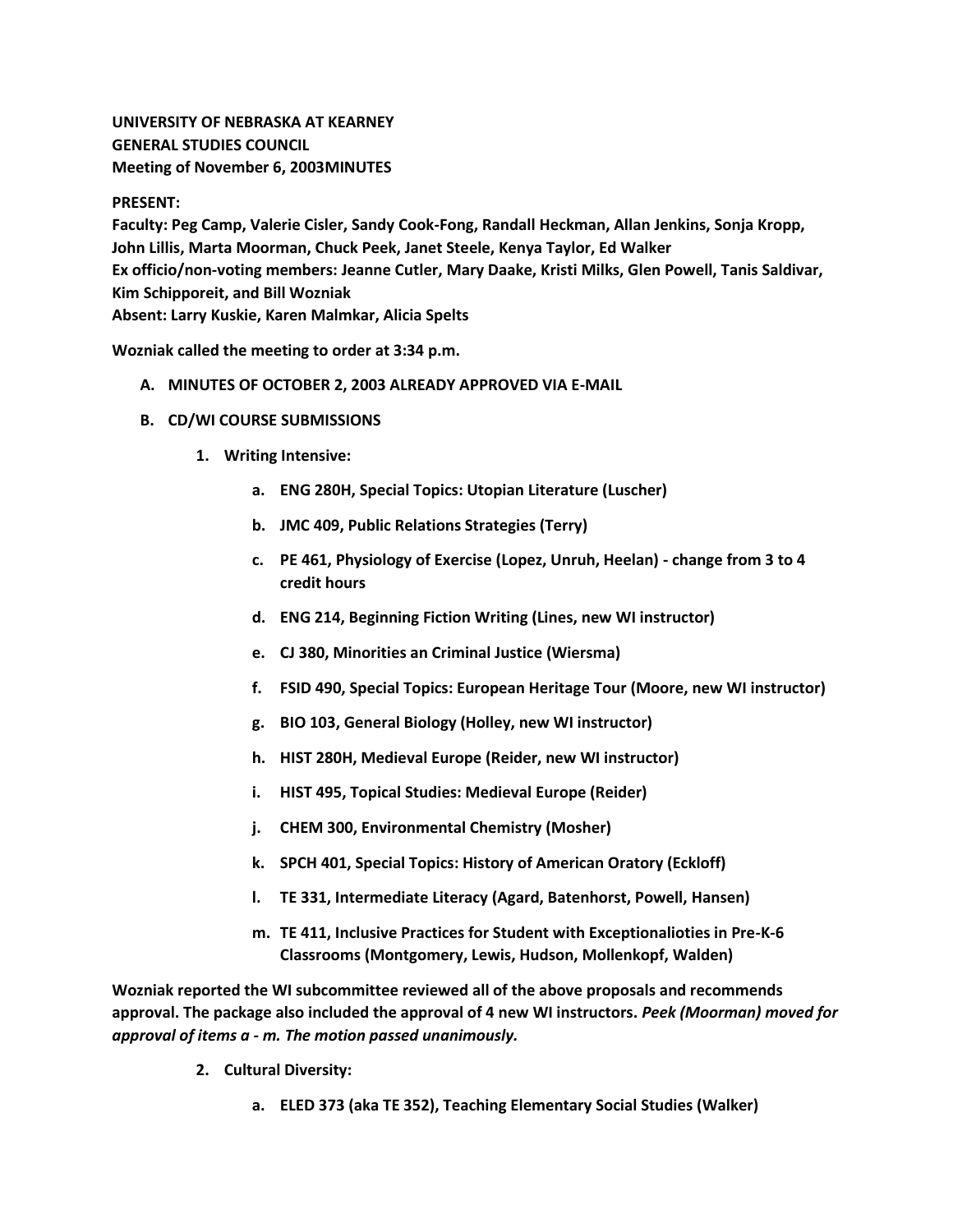- **b. TE 411, Inclusive Practices for Student with Exceptionalioties in Pre-K-6 Classrooms (Montgomery, Lewis, Hudson, Mollenkopf, Walden)**
- **c. ENG 280H, Special Topics: Utopian Literature (Luscher)**
- **d. THEA 120, Introduction to Theatre (Garrison)**
- **e. FSID 490, Special Topics: European Heritage Tour (Moore)**

**Wozniak reported the CD committee recommended approval of (a) ELED 373 and (b) TE 411.** *Cook-Fong (Cisler) moved for approval of items a and b. The motion passed unanimously.***The CD committee recommended tabling ENG 280H and THEA 120 pending receipt and review of more information in the course syllabi. The CD committee did not recommend approval of FSID 490. No action was taken for items c, d, and e.**

**C.**

- **D. OLD BUSINESS**
	- **1. WI Cleanup:** 
		- **a. none**
	- **2. CD Cleanup:** 
		- **a. none**
	- **3. Notification of new WI course-instructor assignments** 
		- **a. none**
	- **4. General Studies Assessment Update**

**Wozniak said he is surveying GS departments to see if any departments have any student outcome assessment occurring for their GS classes. Chris Exstrom of Chemistry said Chemistry is using a standardized Chemistry exam in CHEM 160 and will provide the data to General Studies. Rick Miller in Psychology has agreed to run a pilot program for assessing PSY 203 using a standardized test, the ACAT. The SVCAA has agreed to fund the project. Other projects include collecting data from GS Math courses and from GS English Composition courses.**

- **5. Liberal Studies at UNK-A proposal for restructuring the program** 
	- **a. Continued discussion (With Peek's permission, this item was moved to the end of the meeting agenda) The discussion focused on whether there should be a Modern Languages requirement in General Studies. Peek asked the Council for a commitment to**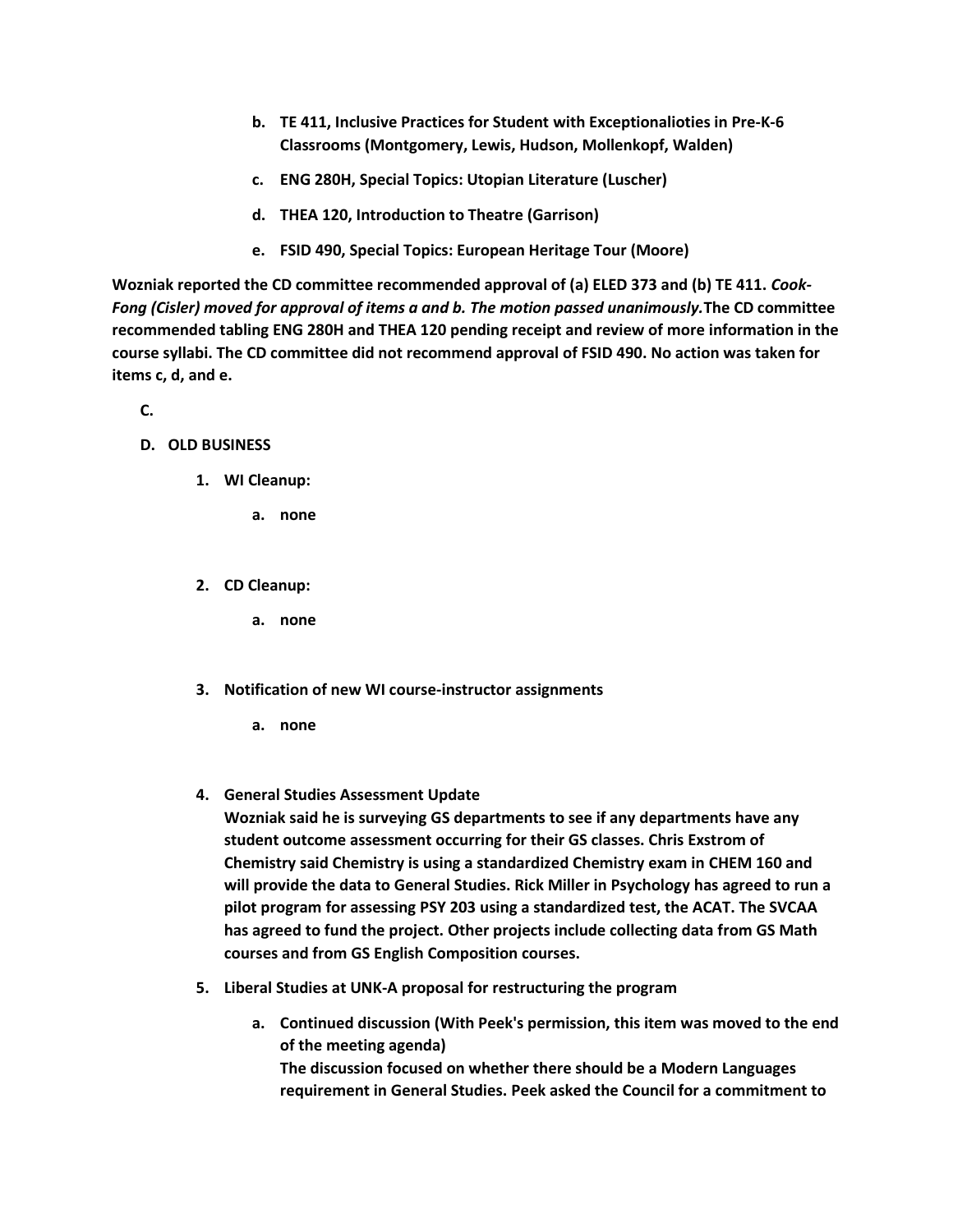**the concept rather than a specific plan on how to do it. The extent of the specifics is GS will make room for 3 to 6 required hours of intermediate level or above language study, and adjusting everything/anything else as seems best. Peek indicated that the best place to make this commitment is in the General Studies program rather than within the Departmental programs. The discussion included the following: The practical value of such a requirement was questioned, especially for our typical students. The benefits of such a requirement extend beyond literacy in the specific language and include improved critical thinking and appreciation of a different culture. A 6 hour requirement is basically the same as the requirement for a BA degree. Such a requirement would certainly have an impact on the number of BA degrees UNK produces. The National Survey of Student Engagement indicated that UNK students are significantly lower than comparably students in foreign language courework, international experiences, and exposure to diverse ethnic groups. Part of the problem may be the relatively weak preparation in modern languages that incoming UNK students possess. A three-hour requirement at the intermediate level may mean more than just 3 hours of coursework, especially if students are not prepared adequately. The need for a competency testing program in modern languages was discussed. Heckman suggested that UNL might be able to provide such test data on high school applicants to UNK. The issue of a name change for the General Studies Program was briefly discussed. The discussion will continue at the December meeting.**

## **6. [Revised Capstone Proposal](http://www.unk.edu/academicaffairs/generalstudies/index.php?id=3865)**

**Wozniak presented a revised proposal for the capstone course objectives. Since the course could also be submitted and approved as a CD course, the requirement that the capstone course be CD was eliminated. The new objectives were revised to emphasize the interdisciplinary nature of the course and the increase from 1 hour to 1-3 hours. There were friendly amendments to change the wording to permit more clearly other methods. Lillis (Heckman) moved to approve then table the motion as per General Studies Council procedures. The motion will be formally addressed at the December meeting.**

## **E. NEW BUSINESS**

**1. Request from Central Community College to allow them to approve courses as both WI and CD.**

**Wozniak distributed a letter from CCC requesting CCC be allowed to designate courses as both WI and CD. The course, according to their policy, will meet the same criteria for WI and CD as UNK WICD courses. The Council approved the request by consensus.**

**2. Proposed new General Studies course**